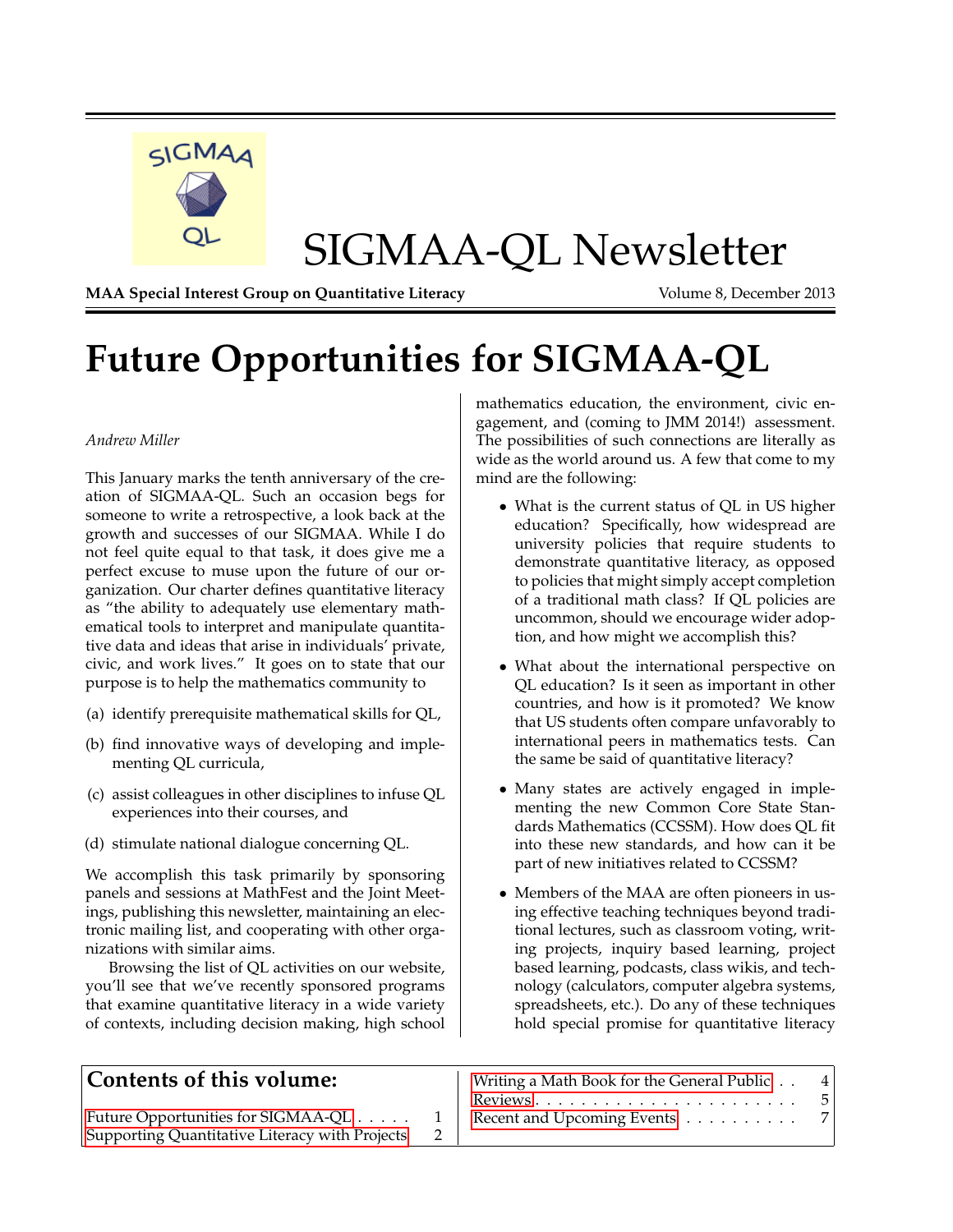education? What are some good examples of their use for QL education?

- Quantitative literacy courses are frequently taught to general education audiences and so often our majors will miss them, and it is unlikely that our majors will develop these skills through happenstance. Should we infuse QL skills into advanced mathematics curriculum, in courses such as calculus, differential equations, linear algebra, or maybe even abstract algebra? If so, how?
- In my own teaching, I encourage my students to use QL skills to make a decision about a complicated issue and defend that issue. What QL skills are relevant to argumentation of this sort? Are there any particular qualities of an effective quantitative argument aside from the qualities of generally effective arguments? How can we equip our students to produce effective quantitative arguments and to critique them, for example in public policy debates?

In addition to brainstorming connections to explore, as above, the SIGMAA-QL Executive Committee has discussed ways our SIGMAA might promote QL education and activities:

- Some of our fellow SIGMAAs, such as RUME, give awards for the best paper at a session or conference. Would similar recognition be valuable in promoting QL?
- Some Sections of the MAA have a designated "Section Lecturer" who makes him- or herself available to speak throughout the Section during his or her tenure. Might we benefit from designating SIGMAA-QL lecturer(s) each year?
- Speaking of Sections, we learned at the SIG-MAA officers' meeting at JMM 2013 that many

Sections are eager to cooperate with SIGMAAs for Section events (such as their annual meetings). Would we be interested in sponsoring sessions or short courses at Section meetings, or designing QL-related activities for Sections to run at meetings?

- There are also many opportunities for collaboration within the MAA and beyond. Within the MAA we have CUPM and CRAFTY, of course, but also other SIGMAAs such as Statistics Education, Teaching of Advanced High School Mathematics, and History of Math that share common goals and interests. Beyond the MAA, there are groups such as Project Kaleidoscope, SENCER, and the National Numeracy Network. What are new ways we can reach out to these organizations and work together to promote our shared missions?
- Finally, our charter calls for us to reach out to other disciplines. In the past, we have done so by promoting mathematics across the curriculum efforts and giving workshops at other disciplinary conferences (such as for sociology). How can we continue these efforts?

I have more questions than I have answers, but that's because the hard work to respond to these opportunities will depend on the participation of our members. Do any of these questions speak to you? Do you have ideas for meeting these challenges? Send an email one of your officers, or to the mailing list. Come to our business meeting in Baltimore in January 2014 (and then stick around for our reception and lecture by Victor Donnay). Let's see what we can accomplish in the next 10 years of SIGMAA-QL!

*Andy Miller Belmont University* [andrew.miller AT belmont.edu](mailto:andrew.miller AT belmont.edu)

# <span id="page-1-0"></span>**Supporting Quantitative Literacy with Projects**

#### *by Victor I. Piercey*

Quantitative literacy courses are natural domains for projects. Projects allow students to work with real data instead of contrived examples. As a result, a sense of authenticity enhances the inherent relevance of the contexts. Projects also support long-term time management and teamwork skills which are in high demand. Finally, and perhaps most significantly for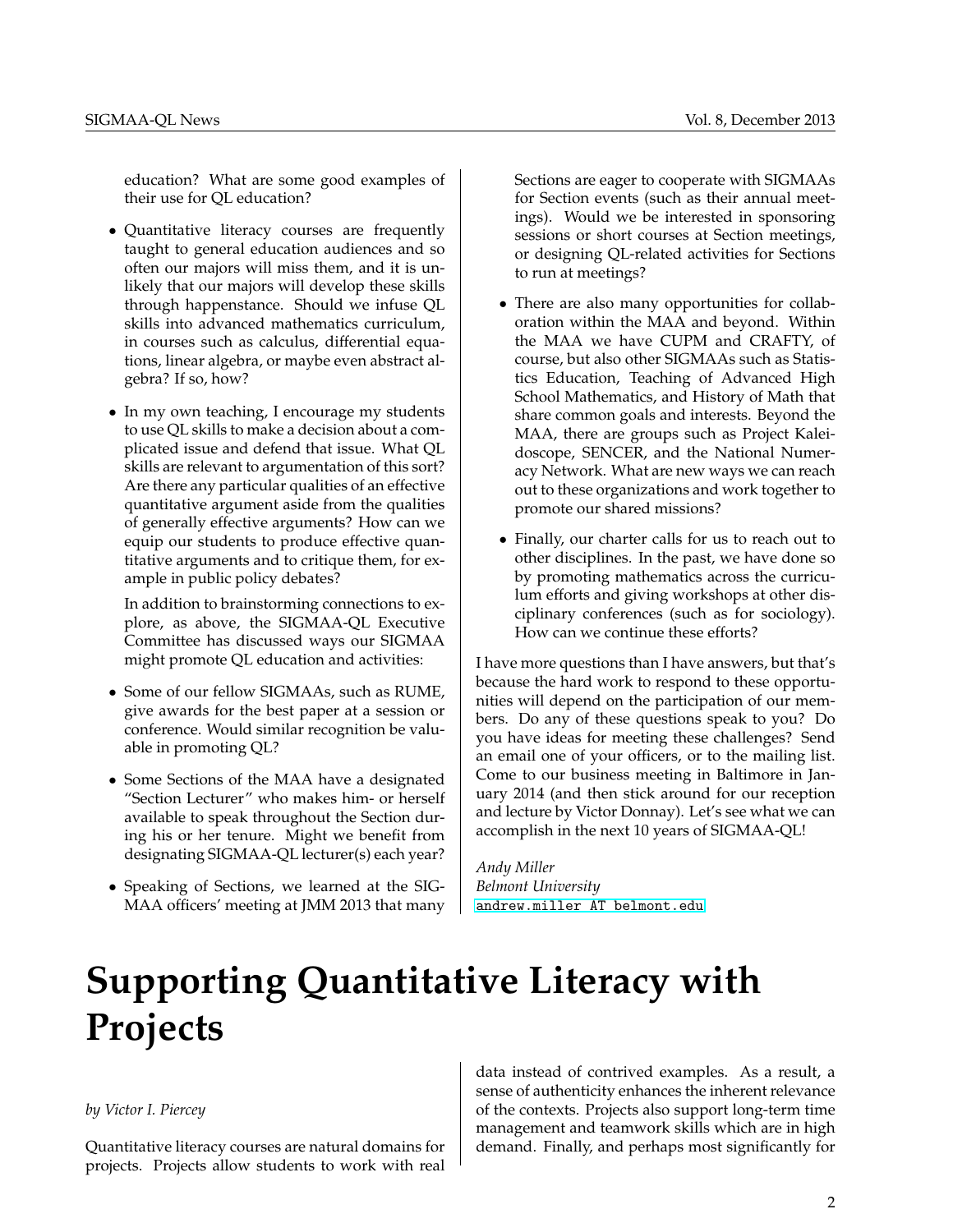us, appropriately designed projects allow students to construct their own questions. This leads to greater buy-in of, ownership of, and engagement with the mathematics.

I attempted to use projects in a quantitative literacy course in the Spring Semester of 2013 at Ferris State University. To be clear, Ferris State did not have a quantitative literacy course. I obtained an internal grant from the university to construct the course.

My initial idea was to replace the final exam with a final project that students would work on throughout the term, worth 30% of the final grade. Students worked in small groups and were required to submit a term paper and deliver a formal presentation during our scheduled final exam time. Most of the grade on their project came from the paper and presentation, but some portion was allocated to teamwork assessment, and another small portion was awarded for meeting deadlines with intermediate assignments that built towards completion of the project. In addition, I gave awards for "best presentation" and "best paper" at the end.

There were several intermediate assignments that students had to complete as they worked through the project. The first assignment required students to select a broad topic (from a prepared list) and write down at least three questions. This was crucial in creating a role for the students' own voices. Other intermediate assignments included an "initial report" summarizing findings from research along with a preliminary thesis, an outline, and a rough draft. The rough drafts were peer-reviewed before being submitted to me for assessment. Along the way, in the early phases I required group meetings with me. Later, I made myself available for these meetings but left them as optional. Many groups continued to take advantage of these meetings.

The topics that students were asked to choose from included gas prices, climate change, gerrymandering, the fiscal cliff, the debt ceiling, and health care costs. In addition, students were invited to suggest their own topics, subject to my approval. One of the most impressive projects addressed gerrymandering. The students who worked on this project identified several formulas to measure gerrymandering. Using the simplest formula, they measured this index for the congressional district containing Detroit, MI both before and after the most recent redistricting. They found that the index increased by 250%!

Through the semester, I noticed that students were highly engaged with the project. However, outside of the project, student engagement waned con-

siderably. Results from the first exam were quite disappointing, so I decided to try something different. I incorporated a project for the future exam. This improved engagement and performance considerably.

As an example, the second exam project involved analyzing data sets regarding race in the United States today. Students, in their small groups, analyzed data sets about racial aspects of some specific issue (such as employment, housing, or the drug war). Students were asked to answer a list of specific questions related to the content of the course, then use those responses to write an essay responding to a broad, overall question. At the end, they delivered a formal presentation of their findings to the class. Some groups answered related questions that I didn't even ask! This mini-project also involved a class trip to Ferris State University's Jim Crow Museum. The museum visit acted to humanize the data that the students were using.

Since projects were so engaging, I am redesigning an entirely project-based course, with three projects. The final project will now involve service-learning and field data collection and analysis. The formal paper and presentation are broadened to allow for other forms of written and oral products (such as a web page or a video). However, the students will have to deliver a formal written and oral proposal about one-third of the way through the course.

In addition to the final project, there will be two mini-projects on each of two content areas. The first will be the race project used previously. This will address data analysis and statistical significance. Since students will have more time than before, they will be expected to ask their own questions. We will have a class period devoted to posing questions when faced with data. The second mini-project will support financial literacy. This mini-project will be based on a market simulation game developed by David Clark (currently a post-doc at the University of Minnesota). Throughout the course, I plan to measure the impact on math anxiety and non-availing beliefs about mathematics.

Projects involve a number of benefits to student learning and fit well with a quantitative literacy course. I like to characterize quantitative problemsolving as a four stage recurring process:

- Ask a question
- Frame the question and select necessary calculations
- Perform the calculations
- Interpret the results and return to stage 1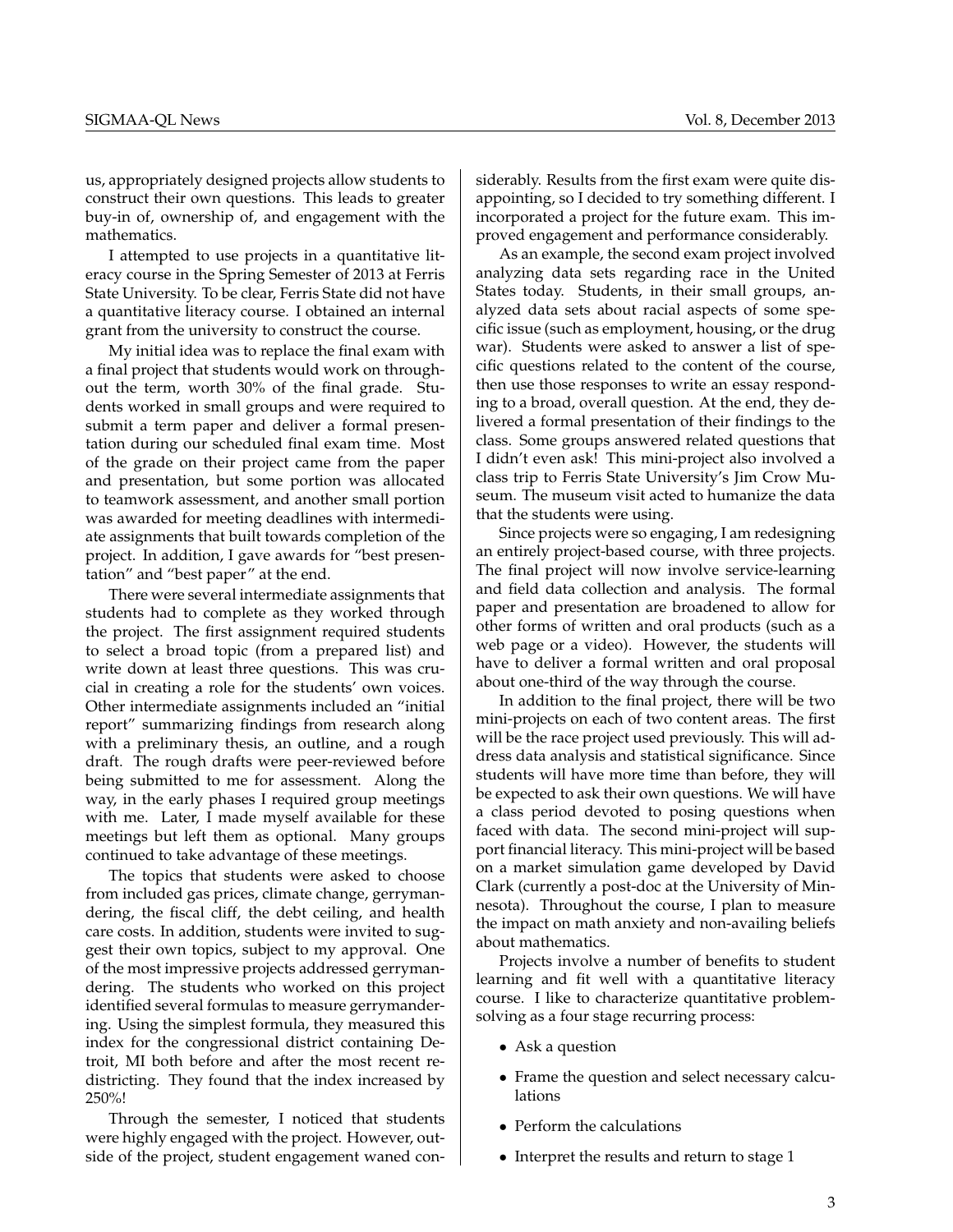Traditional math courses address mostly the third stage, which is the least interesting! Quantitative literacy courses, especially if enhanced or based on projects, get at the full cycle. As a result, there is a great amount of room for both relevance and authenticity. In addition, students will have an experience that they will not only remember at the end of the

# <span id="page-3-0"></span>**Writing a Math Book for the General Public**

#### *by Jeffery Bennett*

Have you ever thought about writing a math-related book for the general public? It's a great idea, especially if your book will focus on topics related to quantitative literacy, in which very few books have ever been published. But having had the experience myself, I thought I'd offer a few notes about the process and what you might expect if you are serious about going through with it.

- **Lingo:** A first thing to know is that your book for the general public is what the publishing industry calls a "trade" book. Basically, all books intended for public sale are considered "trade," whether fiction or nonfiction. The other major category is textbooks, which are aimed at very specific audiences.
- **Proposal:** Once you decide you want to write a book, you should immediately start work on your book proposal. This will help you focus your efforts, because it will make sure you are planning a coherent product that will have a chance of finding a publisher. You may later have to modify your proposal to fit differing requirements for different prospective publishers, but in general all proposals should include the following elements:
	- Overview: a one page (or less) synopsis of your proposed book, which will give prospective publishers a quick understanding of what you intend to write and why you think it is important enough to be worth writing about.
	- Audience: clearly state the audience you are aiming at. E.g., age level, level of mathematical

course but, paraphrasing Michael Starbird, may keep with them for the remainder of their lives.

*Victor I. Piercey Ferris State University* [VictorPiercey AT ferris.edu](mailto:VictorPiercey AT ferris.edu)

> sophistication, the type of interests you expect readers to have, etc.

- Comparable titles: a short discussion of published books that cover similar ground, explaining why you think your book is different enough to warrant publication.
- Author credentials: why you are qualified to write the book.
- Table of Contents: a brief, annotated outline of your proposed table of contents.
- **When to Submit:** You do not need to have a complete book to submit to a publisher; in fact, having a complete manuscript can in some cases work against you if the publisher feels that it limits their opportunity to help shape your work. However, you should have at least one sample chapter available for review. So submit your work when you have the proposal and a sample chapter completed.
- **Who to Submit To:** Now it starts to get hard. The consolidation that has occurred in the publishing industry means there are far fewer opportunities for publication today than there were in the recent past. For practical purposes, you probably have two options:
	- 1. If you think you have a potential bestseller on your hands, then you need a major trade publisher (Penguin, Norton, etc.). However, they generally will not even look at a book proposal unless it comes into them through a relatively well-known literary agent. In essence, the agents are now the gatekeepers, which means it is very hard to find one. If you want to go this route, look for an agent by asking colleagues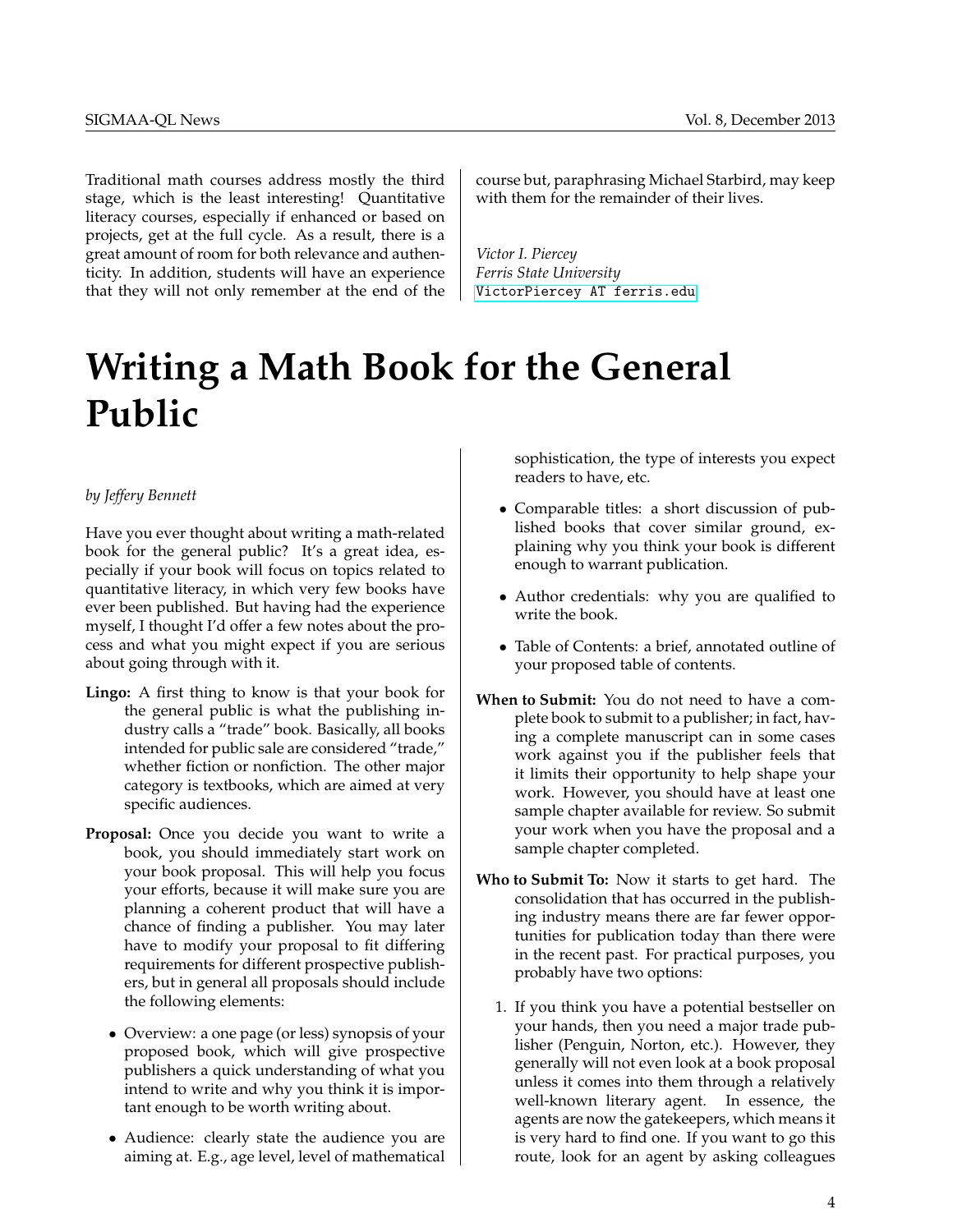who might already have one, by finding the agent names for books of similar nature (often thanked in the acknowledgments), or through a web resource such as www.agentquery.com. Cost of an agent: An agent will generally take 15% of all your advances and royalties — but it is worth it, because they'll likely get you a much better contract than you could on your own. Note of realism: Be prepared for rejection — including have your e-mails and phone calls going completely unanswered — but don't be deterred, because you still have option 2.

2. Because you are a professor, you also have the option of going directly to one of the many academic presses. Start by picking potential presses (there's a good list at [en.](en.wikipedia.org/wiki/List_of_university_presses) [wikipedia.org/wiki/List\\_of\\_university\\_](en.wikipedia.org/wiki/List_of_university_presses) [presses](en.wikipedia.org/wiki/List_of_university_presses)), then go to the press website and read about their submission process. Note of realism: It's not easy to get a publisher this way either, and the vast majority of submitted proposals never see the light of day. But you'll never know if you don't try.

#### **If you are fortunate enough to be offered a contract:**

If you don't have an agent, then be sure you have your contract looked over by either a lawyer or someone familiar with publishing contracts; one simple option is to join a group like The Author's Guild (authorsguild.org) or the Text and Academic Authors Association (TAAonline.net), both of which offer low-cost contract review services. My personal #1 requirement: While advances and royalties are important, I don't expect my books to make me rich, so my most important contract requirement is that I'm not responsible for any out-of-pocket costs; e.g., don't let the publisher include language that makes you responsible for the costs of illustrations, permissions, indexing, or etc.

**Post-Contract:** If you've made it this far, then it's

# <span id="page-4-0"></span>**Reviews**

### **Go-To Graphs: Internet sources for QLconducive graphics**

Advocates for quantitative literacy are always searching for good sources for timely uses of data to time to finish writing your book. You'll receive input (and deadlines!) from your editor, and once you have a complete draft it will go to reviewers, whose comments must be taken very seriously. If all goes well, you'll get through manuscript approval, and then your book will be copy edited, set into pages, and published.

- **Generating Sales:** The publisher will give the book an initial push for sales, but unless the sales take off like a rocket, you'll be shocked at how quickly your book seems to be forgotten by your publisher. If you want to keep pushing it, you'll likely have to do that on your own.
- **The Rewards:** So is it worth it? Realistically, you won't get rich from your book. Let's say you have a high-end trade book royalty of 15% on a \$25 book, which is \$3.75 per copy. I'm no expert in sales, but my sense is that most nonfiction trade books sell fewer than 1,000 copies, and you are considered an enormous success if you sell more than 5,000. In other words, you'll be likely to earn less than about \$5,000, and very fortunate to earn above \$20,000. This can be a nice bonus on top of your academic salary, but you certainly can't live off it. The real rewards have to be in feeling like you've contributed to the conversation that books can engender.

Please feel free to e-mail me if you have further questions, though I can't guarantee that I'll have any answers . . .

*Jeffrey Bennett's trade book* Math for Life *[\(math-for](http://mathforlife.com)[life.com\)](http://mathforlife.com), which sold about 850 copies in its original edition, released in an "Updated Edition" on Nov. 1. Jeff is also available to speak on the topic of "Math for Life" at math or education conferences, and will often pay his own way for an audience that might be interested in his books.*

*Jeffery Bennett Big Kid Science* [http: // www. jeffreybennett. com](http://www.jeffreybennett.com) [jeff AT bigkidscience.com](mailto:jeff AT bigkidscience.com)

understand the news, and often the best sources are built around a graph. Here are a few authors your reviewer looks to for thoughtful analysis and thoughtprovoking graphics.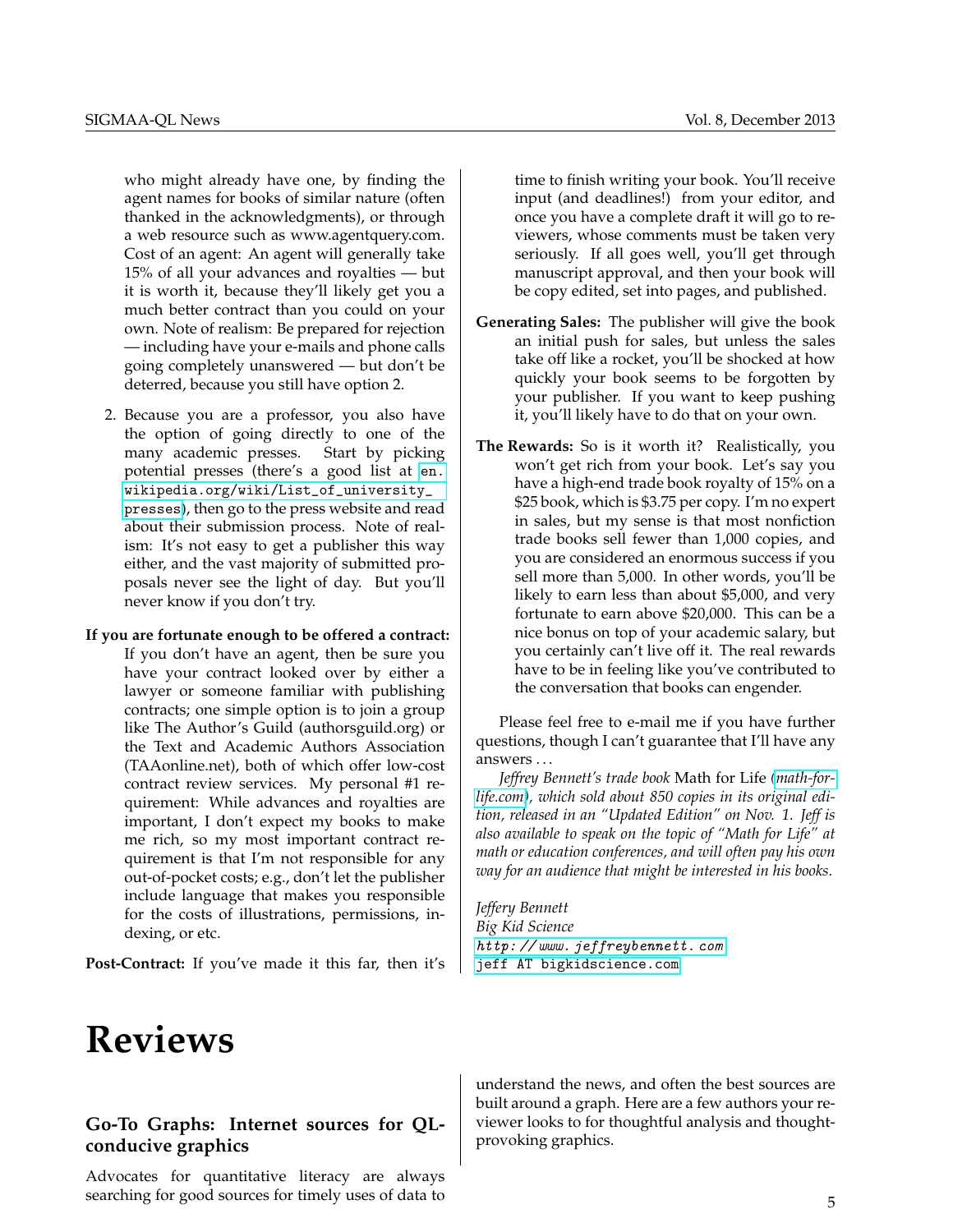- **Nate Silver** Mr. Silver's FiveThirtyEight blog established a reputation for unusual accuracy in predicting the outcome of Presidential and Senatorial elections using polling data from a wide variety of sources. He created his own blog in 2008 to cover the election of that year, and it was so successful that in 2010 it was licensed by *The New York Times* to be part of their collection of [blogs.](http://fivethirtyeight.blogs.nytimes.com/) There he produced a strikingly accurate prediction of the outcome of the Presidential election that was accurate in all 50 states. This summer it was revealed that the FiveThirtyEight brand was purchased by ESPN. As the 2014 election develops look for interesting maps and thoughtful discussions of the utility and limitations of public opinion polling, and the foibles of the many different firms that do the polling at ["FiveThir](http://www.fivethirtyeight.com)[tyEight.com.](http://www.fivethirtyeight.com)" The prominence of graphical information here is less than in some later entries, but Silver's graphs tend to be worth studying.
- **Carl Bialik** *[The Wall Street Journal](http://blogs.wsj.com/numbersguy/)*'s "The Numbers [Guy" blog](http://blogs.wsj.com/numbersguy/) and weekly column has been critically analyzing the use and abuse of statistics since 2005; it has become the archetype of this category. While graphical displays were not a necessity in this case, they were frequently available and the analysis he offers was typically worthy of perusal. Further, perhaps because of the venue, Bialik could be counted on to provide a more conservative outlook on issues than many of the others on this list, a counterweight to your reviewer's own political disposition and thus a particularly valuable resource. Consider for example his levelheaded [discussion](http://blogs.wsj.com/numbersguy/rape-the-darkest-dark-figure-of-crime-1271/) of the difficulties associated with using rape statistics to assess the actual prevalence of rape, or his thoughtful [presentation](http://blogs.wsj.com/numbersguy/a-house-and-senate-divided-1283/) of the evidence supporting the assertion that national politics in the US has tended to become more polarized. It is a big surprise to hear that Mr. Bialik has decided to leave the *Journal* and join Mr. Silver's new enterprise. Yet another reason to frequent the new web site.
- **Derek Thompson** The economics editor for *The Atlantic* magazine and its companion web site has a track record for digesting economics studies and making them understandable to the public. A recent effort has been videos in a series called ["Economics in Plain English.](http://www.theatlantic.com/special-report/economics-simplified)" These are each less than 5 minutes long and deal with questions that are appropriate topics for dis-

cussion in a QL context. Beyond this, on [his](http://www.theatlantic.com/derek-thompson/) [blog page](http://www.theatlantic.com/derek-thompson/) one can find a plethora of interesting and thoughtful entries, generally built around a graph or two that are especially worthy of attention. As an example, consider the [series](http://www.theatlantic.com/business/archive/2012/04/the-10-states-and-10-jobs-with-the-most-low-wage-workers/256553/) [of](http://www.theatlantic.com/business/archive/2013/11/the-workforce-is-even-more-divided-by-race-than-you-think/281175/) [reports](http://www.theatlantic.com/business/archive/2013/11/the-33-whitest-jobs-in-america/281180/) on the associations between race, classes of jobs, and poverty level wages. These are quantitatively rich, novel, and thoughtprovoking.

- **Jordan Weissmann** It seems unfair to mention Thompson without also including his colleague. Weissmann is a senior associate editor at *The Atlantic*, and [his blog page](http://www.theatlantic.com/jordan-weissmann/) is also a treasure trove of interesting takes on important current news with a quantitative bent. I watch my inbox for announces of blog posts (or magazine articles, though they are much less frequent) whose title includes "in *n* graphs." These tend to be short pieces that offer insightful treatment of graphics from a variety of generally reputable sources. For example, this [brief rebuttal](http://www.theatlantic.com/business/archive/2013/12/this-chart-blows-up-the-myth-of-the-welfare-queen/282452/) of the myth of the welfare queen, or this [analysis](http://www.theatlantic.com/business/archive/2013/11/why-every-robot-should-love-the-senates-new-minimum-wage-bill/281293/) of a potential downside of raising minimum wage.
- **Paul Krugman** The Nobel Prize-winning economist is one of the most thoughtful and prolific bloggers on economic news and trends, posting at his aptly named ["Conscience of a Liberal"](http://krugman.blogs.nytimes.com/) blog, hosted by *The New York Times*. In addition to frequent inclusion of interesting graphics from economic papers under discussion, Krugman often makes use of the Federal Reserve Bank of St. Louis' economic database and online graphing utility, [FRED](http://research.stlouisfed.org/fred2/) (as in [this post,](http://krugman.blogs.nytimes.com/2013/12/25/why-corporations-might-not-mind-moderate-depression/) for instance). Krugman's ability to drop compelling charts into what have to be hastily prepared blog posts has inspired your reviewer to become proficient in creating plots on FRED, and readers can, too, having questions amenable to FRED's kind of answers.
- **Hans Rosling** The professor of international health has gained an international following largely through [his TED talks,](http://www.ted.com/speakers/hans_rosling.html) and his web site, [gap](http://www.gapminder.org)[minder.org,](http://www.gapminder.org) is a must see destination for anyone interested in quantitative understanding of global issues of human development. Just for instance, almost anyone this deep into this article would almost certainly enjoy Rosling's [The](http://www.gapminder.org/videos/the-joy-of-stats/) [Joy of Stats](http://www.gapminder.org/videos/the-joy-of-stats/) video, that was originally broadcast on the BBC in 2010. But the real draw for a QL aficionado is the [Gapminder World](http://www.gapminder.org/world/)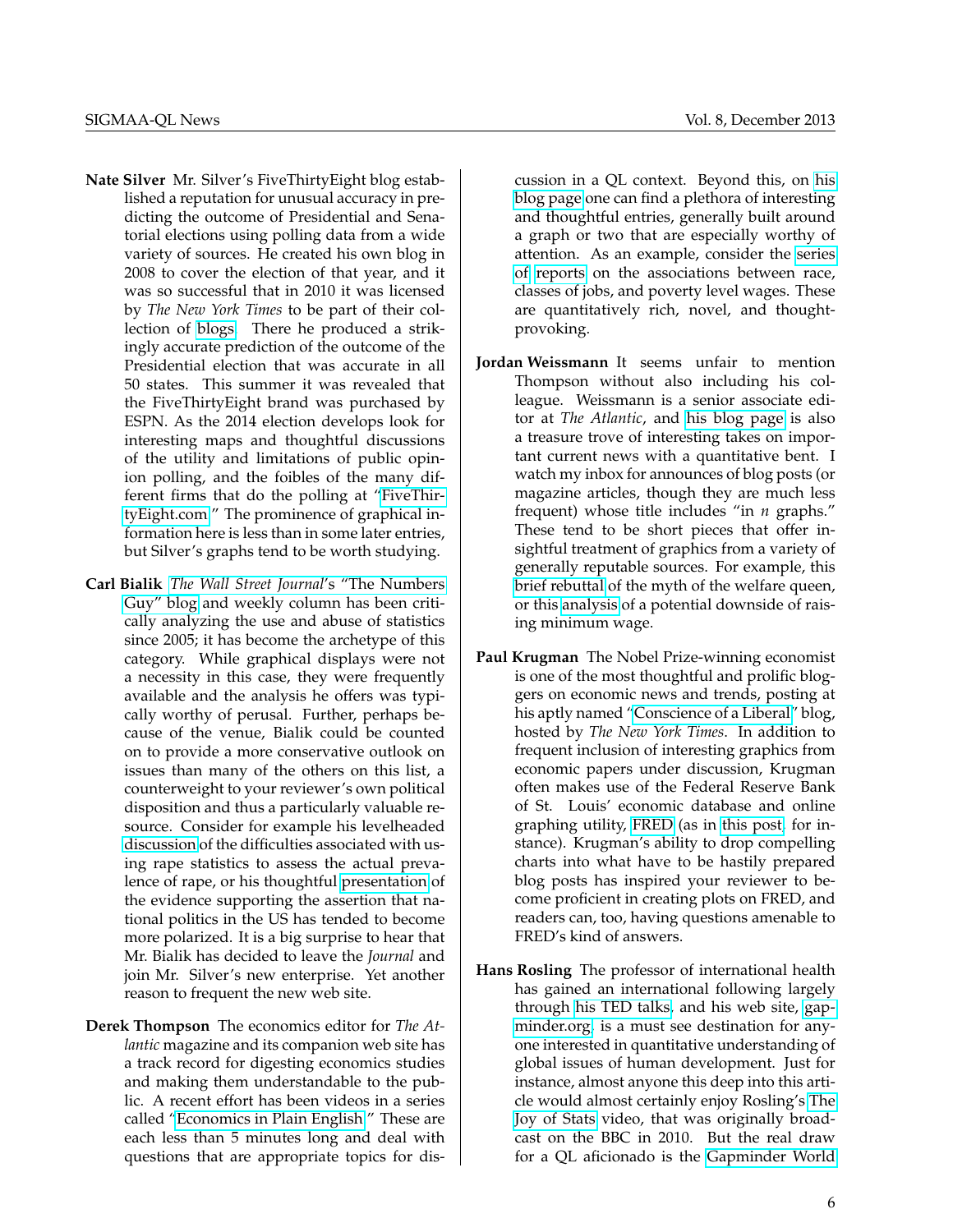online graphing application that assembles an enormous variety of human development data, from a wide selection of agencies, covering economic, social, educational, health, energy, environmental, infrastructure, and many more measures for countries all over the world. If one would like to see Gini index plotted against primary school completion rate with points whose sizes vary with per capita carbon dioxide emission and whose colors indicate the main religion, one can create just such a plot, and animate it to see variation over time. The number of possibilities is dizzying.

**Ezra Klein** The quintessential Washington pundit is not a perennial on my list of great sources for graphics, but [his page](http://www.washingtonpost.com/blogs/wonkblog/wp/tag/graphs-2013/) collecting "The Best Graphs of 2013" is reason enough to make this list. You can see string theorist Brian Green's choice, a graph summarizing experimental evidence supporting the existence of the Higgs boson (I wish he would explain a little more completely), or commentator Ta-Nehisi Coates' favorite, a visualization of an association between concentrated poverty and race in the US. In between are predictable graphs (Patty Murray is worried about the federal budget, Bill McKibben about global warming) and surprising ones (Jonathan Franzen shows that cats are killing an enormous number of birds, and that gun companies hope this will distract you from the damage being done to raptor populations by lead ammunition). Well worth a visit.

*Rob Root Lafayette College* [robroot AT lafayette.edu](mailto:robroot AT lafayette.edu) Selected links from this article: <http://fivethirtyeight.blogs.nytimes.com/> <http://www.fivethirtyeight.com> <http://blogs.wsj.com/numbersguy/> [http://www.theatlantic.com/special-report/](http://www.theatlantic.com/special-report/economics-simplified) [economics-simplified](http://www.theatlantic.com/special-report/economics-simplified) <http://www.theatlantic.com/derek-thompson/> <http://www.theatlantic.com/jordan-weissmann/> <http://krugman.blogs.nytimes.com/> <http://research.stlouisfed.org/fred2/> [http://www.ted.com/speakers/hans\\_rosling.](http://www.ted.com/speakers/hans_rosling.html) [html](http://www.ted.com/speakers/hans_rosling.html) <http://www.gapminder.org> [http://www.washingtonpost.com/blogs/wonkblog/](http://www.washingtonpost.com/blogs/wonkblog/wp/tag/graphs-2013/) [wp/tag/graphs-2013/](http://www.washingtonpost.com/blogs/wonkblog/wp/tag/graphs-2013/)

# <span id="page-6-0"></span>**Recent and Upcoming Events**

## **Recent**

**MathFest 2013**

**Hartford, CT, July 31–August 3, 2013 Connecticut Convention Center**

**Statistics Isn't Mathematics: So How's That Working Out? James R. Leitzel Lecture Saturday, August 3, 8:30–9:20 AM**

This invited lecture was given by Ann Watkins of California State University, Northridge.

**Bridging A Gap between Creative Literacy and Quantitative Literacy: Using Poetry to Improve Quantitative Reasoning David Blackwell Lecture Friday, August 2, 1:00–1:50 PM**

This invited lecture was given by Karen Morgan Ivy of New Jersey City University.

# **National Numeracy Network 2013 Annual Meeting**

In conjunction with Project Kaleidoscope and the AAC&U